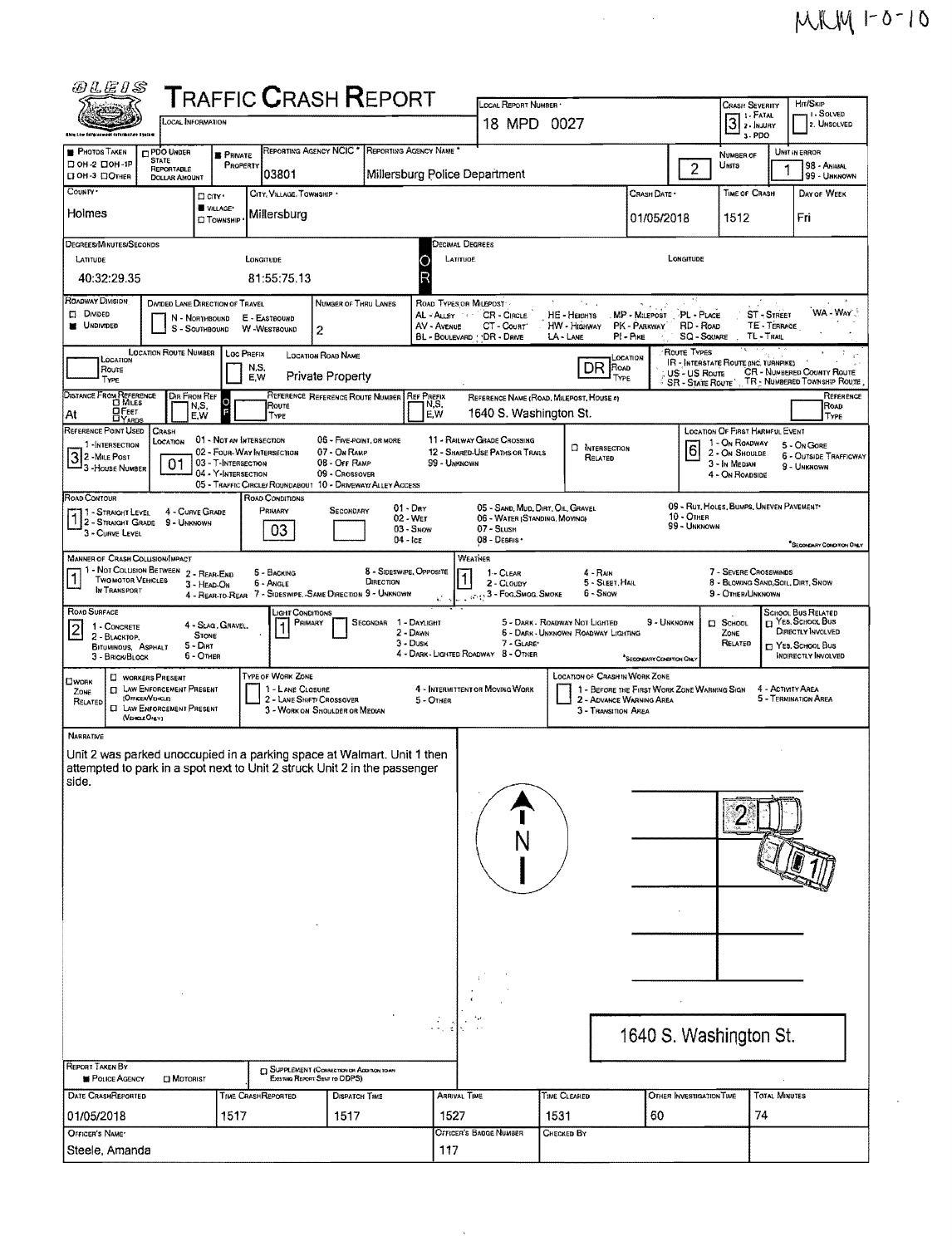|                                                                                                                                                             | Unit                                                                                     |                                                                       |                                                         |                                                                          |                                                                                                                   |                                                                                                                                                                                                  |                                                                                                    |                                                                                                                                   |                                                                       |                                                  |                                            |                                                                                   | LOCAL REPORT NUMBER<br>18 MPD 0027                                  |                                                                                                                               |  |  |  |  |
|-------------------------------------------------------------------------------------------------------------------------------------------------------------|------------------------------------------------------------------------------------------|-----------------------------------------------------------------------|---------------------------------------------------------|--------------------------------------------------------------------------|-------------------------------------------------------------------------------------------------------------------|--------------------------------------------------------------------------------------------------------------------------------------------------------------------------------------------------|----------------------------------------------------------------------------------------------------|-----------------------------------------------------------------------------------------------------------------------------------|-----------------------------------------------------------------------|--------------------------------------------------|--------------------------------------------|-----------------------------------------------------------------------------------|---------------------------------------------------------------------|-------------------------------------------------------------------------------------------------------------------------------|--|--|--|--|
| UNIT NUMBER                                                                                                                                                 |                                                                                          |                                                                       |                                                         | OWNER NAME: LAST, FIRST, MIDDLE ( C SAME AS DRIVER )                     |                                                                                                                   |                                                                                                                                                                                                  |                                                                                                    |                                                                                                                                   |                                                                       | OWNER PHONE NUMBER                               |                                            |                                                                                   | DAMAGE SCALE                                                        | <b>DAMAGE AREA</b>                                                                                                            |  |  |  |  |
|                                                                                                                                                             | Miller, James, J                                                                         |                                                                       |                                                         |                                                                          |                                                                                                                   |                                                                                                                                                                                                  |                                                                                                    | 330-674-2471                                                                                                                      |                                                                       |                                                  | $\overline{2}$                             | FRONT                                                                             |                                                                     |                                                                                                                               |  |  |  |  |
| OWNER ADDRESS: CITY, STATE, ZIP                                                                                                                             |                                                                                          |                                                                       | <b>CISAME AS DRIVER</b> )                               |                                                                          |                                                                                                                   |                                                                                                                                                                                                  |                                                                                                    |                                                                                                                                   |                                                                       |                                                  |                                            |                                                                                   | 1 - NONE                                                            | о                                                                                                                             |  |  |  |  |
| 8884 CR 292, Millersburg, OH, 44654                                                                                                                         |                                                                                          |                                                                       |                                                         |                                                                          |                                                                                                                   |                                                                                                                                                                                                  |                                                                                                    |                                                                                                                                   |                                                                       |                                                  |                                            |                                                                                   |                                                                     | o                                                                                                                             |  |  |  |  |
| LP STATE LICENSE PLATE NUMBER<br><b>VEHICLE IDENTIFICATION NUMBER</b>                                                                                       |                                                                                          |                                                                       |                                                         |                                                                          |                                                                                                                   |                                                                                                                                                                                                  |                                                                                                    |                                                                                                                                   |                                                                       |                                                  |                                            | # Occupants                                                                       | 2 - MINOR                                                           |                                                                                                                               |  |  |  |  |
| ОH                                                                                                                                                          | HDB6625                                                                                  |                                                                       |                                                         |                                                                          |                                                                                                                   |                                                                                                                                                                                                  | 1J4PN2GK1BW581523                                                                                  |                                                                                                                                   |                                                                       |                                                  |                                            |                                                                                   | 3 - FUNCTIONAL                                                      | ۵<br>с<br>n                                                                                                                   |  |  |  |  |
| <b>VEHICLE YEAR</b><br>2011                                                                                                                                 | VEHICLE MAKE<br>Jeep                                                                     |                                                                       |                                                         |                                                                          |                                                                                                                   | <b>VEHICLE MODEL</b><br>Liberty                                                                                                                                                                  |                                                                                                    |                                                                                                                                   |                                                                       | VEHICLE COLOR<br>GRY                             |                                            |                                                                                   | 4 - Disabling                                                       |                                                                                                                               |  |  |  |  |
| Proof of                                                                                                                                                    | INSURANCE COMPANY                                                                        |                                                                       |                                                         |                                                                          | POLICY NUMBER<br>Towed By                                                                                         |                                                                                                                                                                                                  |                                                                                                    |                                                                                                                                   |                                                                       |                                                  |                                            |                                                                                   | 9 - UNKNOWN                                                         | п<br>ם<br>о                                                                                                                   |  |  |  |  |
| <b>INSURANCE</b><br>SHOWN                                                                                                                                   | Hummel                                                                                   |                                                                       |                                                         |                                                                          | 7 PA 791 597                                                                                                      |                                                                                                                                                                                                  |                                                                                                    |                                                                                                                                   |                                                                       |                                                  |                                            |                                                                                   |                                                                     |                                                                                                                               |  |  |  |  |
| CARRIER NAME, ADDRESS, CITY, STATE, ZIP                                                                                                                     |                                                                                          |                                                                       |                                                         |                                                                          |                                                                                                                   |                                                                                                                                                                                                  |                                                                                                    |                                                                                                                                   |                                                                       |                                                  |                                            |                                                                                   |                                                                     | <b>CARRIER PHONE</b>                                                                                                          |  |  |  |  |
| US DOT                                                                                                                                                      |                                                                                          | VEHICLE WEIGHT GVWR/GCWR                                              |                                                         |                                                                          |                                                                                                                   | Cargo Body Type                                                                                                                                                                                  | 01 - No Cargo Body Type/Not Applicabl 09 - Pole                                                    |                                                                                                                                   |                                                                       |                                                  |                                            | Trafficway Description<br>1 - Two Way, Not Divided                                |                                                                     |                                                                                                                               |  |  |  |  |
| HM Placard ID NO.                                                                                                                                           |                                                                                          |                                                                       | 2 - 10,001 to 26,000x Las<br>3 - MORE THAN 26,000K LBS. | 1 - LESS THAN OR EQUAL TO 10K LBS                                        | 01                                                                                                                |                                                                                                                                                                                                  | 02 - Busi Van (9-15 Seats, Inc Driver) 10 - Cargo Tank<br>03 - Bus (16+ Seats, Inc Driver)         |                                                                                                                                   | 11 - FLAT BED                                                         |                                                  |                                            |                                                                                   |                                                                     | 2 - Two-Way, Not Divided. Continuous LEFT TURN LANE<br>3 - Two-WAY, DIVIDED, UNPROTECTED (PAINTED OR GRASS >4FT.) MEDIA       |  |  |  |  |
|                                                                                                                                                             |                                                                                          |                                                                       |                                                         |                                                                          |                                                                                                                   | 05 - Logging                                                                                                                                                                                     | 04 - VEHICLE TOWING ANOTHER VEHICLE                                                                |                                                                                                                                   | 12 - Dump<br>13 - CONCRETE MIXER                                      |                                                  |                                            |                                                                                   | 4 - Two-WAY, DIVIDED, POSITIVE MEDIANBARRIER                        |                                                                                                                               |  |  |  |  |
|                                                                                                                                                             | <b>HM CLASS</b>                                                                          | <b>D</b> RELATED                                                      | HAZARDOUS MATERIAL                                      |                                                                          | 06 - INTERMODAL CONTAINER CHASIS<br>14 - AUTO TRANSPORTER<br>07 - CARGO VAN/ENCLOSED BOX<br>15 - GARBAGE / REFUSE |                                                                                                                                                                                                  |                                                                                                    |                                                                                                                                   |                                                                       |                                                  |                                            | <b>D</b> HIT / SKIP UNIT                                                          | 5 - ONE WAY TRAFFICWAY                                              |                                                                                                                               |  |  |  |  |
| NON-MOTORIST LOCATION PRIOR TO IMPACT                                                                                                                       | NUMBER                                                                                   |                                                                       |                                                         | Type of Use                                                              |                                                                                                                   |                                                                                                                                                                                                  | 08 - GRAIN, CHIPS, GRAVEL                                                                          |                                                                                                                                   | 99 - OTHER/UNKNOWN                                                    |                                                  |                                            |                                                                                   |                                                                     |                                                                                                                               |  |  |  |  |
|                                                                                                                                                             |                                                                                          | 01 - INTERSECTION - MARKED CROSSWAL<br>02 - INTERSECTION NO CROSSWALK |                                                         |                                                                          | UNIT TYPE                                                                                                         | 06                                                                                                                                                                                               |                                                                                                    |                                                                                                                                   |                                                                       |                                                  |                                            |                                                                                   |                                                                     | PASSENGER VEHICLES (LESS THAN 9 PASSENGERS MEDIMEANY TRUCKS OR COMBO UNITS > 10KLBS BUS/VAN/LINO (9 OR MORE INCLUDING DRIVER) |  |  |  |  |
|                                                                                                                                                             | 03 - INTERSECTION OTHER                                                                  | 04 - MIDBLOCK - MARKED CROSSWALK                                      |                                                         | 1 - PERSONAL                                                             |                                                                                                                   |                                                                                                                                                                                                  | 01 - Sub-Compact<br>02 - COMPACT                                                                   |                                                                                                                                   |                                                                       |                                                  |                                            | 14 - SINGLE UNIT TRUCK: 3+ AXLES                                                  |                                                                     | 13 - SINGLE UNIT TRUCK OR VAN 2AXLE, 6 TIRES 21 - BUS/VAN (9-15 SEATS, INC. DRIVER)<br>22 - BUS (16+ SEATS, INC DRIVER)       |  |  |  |  |
|                                                                                                                                                             | 06 - BICYCLE LANE                                                                        | 05 - TRAVEL LANE - OTHER LOCATION                                     |                                                         | 2 - COMMERCIAL                                                           |                                                                                                                   | 99 - UNKNOWN 03 - MID SIZE<br>or Hit/Skip                                                                                                                                                        | 04 - FULL SIZE                                                                                     |                                                                                                                                   |                                                                       |                                                  |                                            | 15 - SINGLE UNIT TRUCK / TRAILER<br>16 - TRUCK/TRACTOR (BOBTAIL)                  |                                                                     | <b>NON-MOTORIST</b><br>23 - ANIMAL WITH RIDER                                                                                 |  |  |  |  |
|                                                                                                                                                             | 07 - SHOULDER/ROADSIDE<br>08 - SIDEWALK                                                  |                                                                       |                                                         | 3 - GOVERNMENT                                                           |                                                                                                                   |                                                                                                                                                                                                  | 05 - Minivan<br>06 - SPORT UTAITY VEHICLE                                                          |                                                                                                                                   |                                                                       | 17 - TRACTOR/SEMI-TRAILER<br>18 - TRACTOR/DOUBLE |                                            |                                                                                   |                                                                     | 24 - ANIMAL WITH BUGGY, WAGON, SURREY<br>25 - BICYCLE/PEDACYCLIST                                                             |  |  |  |  |
|                                                                                                                                                             | 09 - MEDIAN/CROSSING ISLAND<br>10 - DRIVE WAY ACCESS                                     |                                                                       |                                                         | IN EMERGENCY                                                             | 07 - PICKUP<br>19 - TRACTOR/TRIPLES<br>$08 - VAN$ $-11$                                                           |                                                                                                                                                                                                  |                                                                                                    |                                                                                                                                   |                                                                       |                                                  |                                            | 26 - PEDESTRIAN/SKATER<br>20 - OTHER MEDIHEAVY VEHICLE<br>27 - OTHER NON-MOTORIST |                                                                     |                                                                                                                               |  |  |  |  |
| 09 - MOTORCYCLE<br>RESPONSE<br>11 - SHARED-USE PATH OR TRAIL<br>10 - MOTORIZED BICYCLE<br>12 - NON-TRAFFICWAY AREA<br>HAS HM PLACARD<br>11 - SNOWMOBILE/ATV |                                                                                          |                                                                       |                                                         |                                                                          |                                                                                                                   |                                                                                                                                                                                                  |                                                                                                    |                                                                                                                                   |                                                                       |                                                  |                                            |                                                                                   |                                                                     |                                                                                                                               |  |  |  |  |
| 99 - OTHER/UNKNOWN<br>12 - OTHER PASSENGER VEHICLE<br><b>SPECIAL FUNCTION 01 - NONE</b><br>17 - FARM VEHICLE<br>09 - AMBULANCE<br>Most Damaged Area         |                                                                                          |                                                                       |                                                         |                                                                          |                                                                                                                   |                                                                                                                                                                                                  |                                                                                                    |                                                                                                                                   |                                                                       | Астюн                                            |                                            |                                                                                   |                                                                     |                                                                                                                               |  |  |  |  |
| $02 - TAXI$<br>$10 -$ Frag<br>01<br>03 - RENTAL TRUCK (OVER 10K LBS)<br>11 - HIGHWAY/MAINTENANCE                                                            |                                                                                          |                                                                       |                                                         |                                                                          | 18 - FARM EQUIPMENT<br>01 - NONE<br>03<br>19 - MOTORHOME<br>02 - CENTER FRONT                                     |                                                                                                                                                                                                  |                                                                                                    |                                                                                                                                   |                                                                       |                                                  |                                            | 08 - LEFT SIDE<br>09 - LEFT FRONT                                                 | 99 - UNKNOWN                                                        | 1 - Non- CONTACT<br>3 2 - Non-Contact                                                                                         |  |  |  |  |
|                                                                                                                                                             | 05 - Bus - Transit                                                                       | 04 - Bus - School (PUBLIC OR PRIVATE) 12 - MILITARY                   |                                                         | 13 - POLICE                                                              | 20 - GOLF CART<br>03 - Right Front<br>$21 -$ TRAIN<br>MPACT ARE 04 - RIGHT SIDE                                   |                                                                                                                                                                                                  |                                                                                                    |                                                                                                                                   |                                                                       |                                                  | 10 - TOP AND WINDOWS<br>11 - UNDERCARRIAGE | 3 - STRIKING<br>4 - STRUCK                                                        |                                                                     |                                                                                                                               |  |  |  |  |
|                                                                                                                                                             | 06 - Bus - Charter<br>14 - PUBLIC UTILITY<br>07 - Bus - SHUTTLE<br>15 - OTHER GOVERNMENT |                                                                       |                                                         |                                                                          |                                                                                                                   |                                                                                                                                                                                                  | 22 - OTHER (EXPLAN IN NARRATIVE)<br>05 - RIGHT REAR<br>12 - LOAD/TRAILER<br>03<br>06 - REAR CENTER |                                                                                                                                   |                                                                       |                                                  |                                            |                                                                                   | 13 - TOTAL (ALL AREAS)                                              | 5 - STRIKING/STRUCK<br>9 - Unknown                                                                                            |  |  |  |  |
|                                                                                                                                                             | 08 - Bus - OTHER                                                                         |                                                                       |                                                         | 16 - CONSTRUCTION EOIP.                                                  |                                                                                                                   |                                                                                                                                                                                                  |                                                                                                    |                                                                                                                                   | 07 - LEFT REAR                                                        |                                                  |                                            | 14 - OTHER                                                                        |                                                                     |                                                                                                                               |  |  |  |  |
| PRE- CRASH ACTIONS<br>06                                                                                                                                    | <b>MOTORIST</b>                                                                          |                                                                       |                                                         |                                                                          |                                                                                                                   |                                                                                                                                                                                                  |                                                                                                    |                                                                                                                                   | NON-MOTORIST                                                          |                                                  |                                            |                                                                                   |                                                                     |                                                                                                                               |  |  |  |  |
|                                                                                                                                                             |                                                                                          | 01 - Straight Ahead<br>02 - BACKING                                   |                                                         | 07 - MAKING U-TURN<br>08 - ENTERING TRAFFIC LANE                         |                                                                                                                   |                                                                                                                                                                                                  | 13 - Negotiating a Curve<br>14 - OTHER MOTORIST ACTIO                                              | 15 - ENTERING OR CROSSING SPECIFIED LOCATIO<br>21 - Other Non-Motorist Action<br>16 - WALKING, RUNNING, JOGGING, PLAYING, CYCLING |                                                                       |                                                  |                                            |                                                                                   |                                                                     |                                                                                                                               |  |  |  |  |
| 99 - UNKNOWN                                                                                                                                                |                                                                                          | 03 - CHANGING LANES<br>04 - OVERTAKING/PASSING                        |                                                         | 09 - LEAVING TRAFFIC LANE<br>10 - PARKED                                 |                                                                                                                   |                                                                                                                                                                                                  |                                                                                                    |                                                                                                                                   |                                                                       | 17 - WORKING<br>18 - Pushing Vehicle             |                                            |                                                                                   |                                                                     |                                                                                                                               |  |  |  |  |
|                                                                                                                                                             |                                                                                          | 05 - MAKING RIGHT TURN<br>06 - MAKING LEFT TURN                       |                                                         | 11 - SLOWING OR STOPPED IN TRAFFIC<br>12 - DRIVERLESS                    |                                                                                                                   |                                                                                                                                                                                                  |                                                                                                    |                                                                                                                                   |                                                                       | 20 - STANDING                                    |                                            | 19 - APPROACHING OR LEAVING VEHICLE                                               |                                                                     |                                                                                                                               |  |  |  |  |
| <b>CONTRIBUTING CIRCUMSTANCE</b><br>PRIMARY                                                                                                                 | MOTORIST                                                                                 |                                                                       |                                                         |                                                                          |                                                                                                                   |                                                                                                                                                                                                  |                                                                                                    |                                                                                                                                   |                                                                       |                                                  |                                            |                                                                                   | VEHICLE DEFECTS                                                     |                                                                                                                               |  |  |  |  |
| 07                                                                                                                                                          | 01 - None                                                                                | 02 - FAILURE TO YIELD                                                 |                                                         | 11 - IMPROPER BACKING                                                    |                                                                                                                   | NON-MOTORIST<br>$22 - None$<br>23 - IMPROPER CROSSING<br>12 - IMPROPER START FROM PARKED POSITION                                                                                                |                                                                                                    |                                                                                                                                   |                                                                       |                                                  |                                            |                                                                                   | 01 - TURN SIGNALS<br>02 - HEAD LAMPS                                |                                                                                                                               |  |  |  |  |
|                                                                                                                                                             |                                                                                          | 03 - RAN RED LIGHT<br>04 - RAN STOP SIGN                              |                                                         |                                                                          |                                                                                                                   | 13 - STOPPED OR PARKED LLEGALLY                                                                                                                                                                  | 14 - OPERATING VEHICLE IN NEGLIGENT MANNER                                                         |                                                                                                                                   | 24 - DARTING<br>25 - LYING ANDAR ILLEGALLY IN ROADWAY                 |                                                  |                                            |                                                                                   |                                                                     | 03 - TAIL LAMPS<br>04 - BRAKES<br>05 - Steering                                                                               |  |  |  |  |
| SECONDARY                                                                                                                                                   |                                                                                          | 05 - Exceeded Speed Limit<br>06 - UNSAFE SPEED                        |                                                         |                                                                          |                                                                                                                   | 16 - WRONG SIDE/WRONG WAY                                                                                                                                                                        | 15 - Swering to Avoid (Due to External Conditions)                                                 |                                                                                                                                   | 26 - FALURE TO YIELD RIGHT OF WAY<br>27 - NOT VISIBLE (DARK CLOTHING) |                                                  |                                            |                                                                                   |                                                                     | 06 - TIRE BLOWOUT<br>07 - WORN OR SLICK TIRES                                                                                 |  |  |  |  |
|                                                                                                                                                             |                                                                                          | 07 - IMPROPER TURN<br>08 - LEFT OF CENTER                             |                                                         | 17 - FALURE TO CONTROL<br><b>18 - VISION OBSTRUCTION</b>                 |                                                                                                                   |                                                                                                                                                                                                  |                                                                                                    |                                                                                                                                   | 28 - INATTENTIVE<br>29 - FAILURE TO OBEY TRAFFIC SIGNS                |                                                  |                                            |                                                                                   |                                                                     | 08 - TRAILER EQUIPMENT DEFECTIVE<br>09 - MOTOR TROUBLE                                                                        |  |  |  |  |
| 99 - Unknown                                                                                                                                                |                                                                                          | 09 - FOLLOWED TOO CLOSELY/ACDA<br>10 - IMPROPER LANE CHANGE           |                                                         |                                                                          |                                                                                                                   | 19 - OPERATING DEFECTIVE EQUIPMENT<br>20 - LOAD SHIFTING/FALLING/SPILLING                                                                                                                        |                                                                                                    |                                                                                                                                   | /SIGNALS/OFFICER<br>30 - WRONG SIDE OF THE ROAD                       |                                                  |                                            |                                                                                   |                                                                     | 10 - DISABLED FROM PRIOR ACCIDENT<br>11 - OTHER DEFECTS                                                                       |  |  |  |  |
|                                                                                                                                                             |                                                                                          | <b>PASSING OFF ROAD</b>                                               |                                                         |                                                                          |                                                                                                                   | 21 - OTHER IMPROPER ACTION                                                                                                                                                                       |                                                                                                    |                                                                                                                                   | 31 - OTHER NON-MOTORIST ACTION                                        |                                                  |                                            |                                                                                   |                                                                     |                                                                                                                               |  |  |  |  |
| <b>SEQUENCE OF EVENTS</b><br>$\mathbf{2}$<br>21                                                                                                             |                                                                                          | 31                                                                    |                                                         | 5<br>6                                                                   |                                                                                                                   |                                                                                                                                                                                                  | <b>NON-COLLISION EVENTS</b><br>01 - OVERTURN/ROLLOVER                                              |                                                                                                                                   | 06 - EQUIPMENT FAILURE                                                | (BLOWN TIRE, SPANE FAILURE, ETC)                 |                                            |                                                                                   | 10 - Cross Median                                                   |                                                                                                                               |  |  |  |  |
| FIRST<br>HARMFUL <sup>1</sup>                                                                                                                               | Mipst<br>1                                                                               | Most                                                                  |                                                         | 99 - Unknown                                                             |                                                                                                                   |                                                                                                                                                                                                  | 02 - FIRE/EXPLOSION<br>03 - IMMERSION                                                              |                                                                                                                                   | 07 - SEPARATION OF UNITS<br>08 - RAN OFF ROAD RIGHT                   |                                                  |                                            |                                                                                   | 11 - Cross CENTER LINE<br>OPPOSITE DIRECTION OF TRAVEL              |                                                                                                                               |  |  |  |  |
| Event                                                                                                                                                       | EVENT                                                                                    |                                                                       |                                                         |                                                                          |                                                                                                                   | 04 - JACKKNIFE                                                                                                                                                                                   | 05 - CARGO/EQUIPMENT LOSS OR SHIFT 09 - RAN OFF ROAD LEFT                                          |                                                                                                                                   |                                                                       |                                                  |                                            |                                                                                   | 12 - DOWNHILL RUNAWAY<br>13 - OTHER NON-COLUSION                    |                                                                                                                               |  |  |  |  |
| <u>COLLISION WITH PERSON, VEHICLE OR OBJECT NOT FIXED</u>                                                                                                   |                                                                                          |                                                                       |                                                         |                                                                          |                                                                                                                   |                                                                                                                                                                                                  | COLLISION WITH FIXED, OBJECT                                                                       |                                                                                                                                   |                                                                       |                                                  |                                            |                                                                                   | 41 - OTHER POST, POLE                                               | <b>48 - TREE</b>                                                                                                              |  |  |  |  |
| 14 - PEDESTRIAN<br>15 - PEDALCYCLE                                                                                                                          |                                                                                          |                                                                       |                                                         | 21 - PARKED MOTOR VEHICLE<br>22 - WORK ZONE MAINTENANCE EQUIPMENT        |                                                                                                                   | 25 - IMPACT ATTENUATOR/CRASH CUSHION33 - MEDIAN CABLE BARRIER<br>26 - BRIDGE OVERHEAD STRUCTURE<br>34 - MEDIAN GUARDRAIL BARRIER<br>27 - BRIDGE PIER OR ABUTMENT<br>35 - MEDIAN CONCRETE BARRIER |                                                                                                    |                                                                                                                                   |                                                                       |                                                  |                                            | 42 - CULVERT                                                                      | or Support                                                          | 49 - FIRE HYDRANT<br>50 - WORK ZONE MAINTENANCE                                                                               |  |  |  |  |
| 16 - RAILWAY VEHICLE (TRAIN, ENGINE)<br>17 - ANIMAL - FARM                                                                                                  |                                                                                          |                                                                       |                                                         | 23 - STRUCK BY FALLING, SHIFTING CARGO<br>ов Анүтніна Set in Motion by a |                                                                                                                   | 28 - BRIDGE PARAPET<br>36 - MEDIAN OTHER BARRIER<br>37 - TRAFFIC SIGN POST<br>29 - Bridge Rail<br>30 - GUARDRAIL FACE<br>38 - Overhead Sign Post                                                 |                                                                                                    |                                                                                                                                   |                                                                       |                                                  |                                            | 43 - Cuns<br>44 - Опсн                                                            | Eouipment<br>51 - WALL, BUILDING, TUNNEL<br>52 - OTHER FIKED OBJECT |                                                                                                                               |  |  |  |  |
| 18 - ANIMAL - DEER<br>19 - Animal Other<br>20 - MOTOR VEHICLE IN TRANSPORT                                                                                  |                                                                                          |                                                                       | MOTOR VEHICLE                                           | 24 - OTHER MOVABLE OBJECT                                                |                                                                                                                   |                                                                                                                                                                                                  | 31 - GUARDRALEND<br>32 - PORTABLE BARRIER                                                          |                                                                                                                                   | 39 - LIGHT/LUMINARIES SUPPORT<br>40 - UTILITY POLE                    |                                                  |                                            | 46 - FENCE<br>47 - MAILBOX                                                        | 45 - EMBANKMENT                                                     |                                                                                                                               |  |  |  |  |
| UNIT SPEED                                                                                                                                                  |                                                                                          | Posted Speed                                                          | TRAFFIC CONTROL                                         |                                                                          |                                                                                                                   |                                                                                                                                                                                                  |                                                                                                    |                                                                                                                                   |                                                                       |                                                  | UNIT DIRECTION                             |                                                                                   |                                                                     |                                                                                                                               |  |  |  |  |
| 5                                                                                                                                                           |                                                                                          |                                                                       | 12                                                      | 01 - No CONTROLS<br>02 - S TOP SIGN                                      |                                                                                                                   | 08 - RAILROAD FLASHERS                                                                                                                                                                           | 07 - RAILROAD CROSSBUCKS                                                                           |                                                                                                                                   | 13 - Crosswalk Lines<br>14 - WALK/DON'T WALK                          |                                                  | FROM  2                                    | To                                                                                | 1 - NORTH<br>2 - South                                              | 9 - UNKNOWN<br>5 - NORTHEAST<br>6 - NORTHWEST                                                                                 |  |  |  |  |
| <b>CI STATED</b>                                                                                                                                            |                                                                                          |                                                                       |                                                         | 03 - YIELD SIGN<br>04 - TRAFFIC SIGNAL                                   |                                                                                                                   | 09 - RAILROAD GATES                                                                                                                                                                              | 10 - COSTRUCTION BARRICADE                                                                         | 15 - О тнея<br>16 - Not Reported                                                                                                  |                                                                       |                                                  |                                            |                                                                                   | $3 - East$<br>4 - West                                              | 7 - SOUTHEAST<br>8 - SOUTHWEST                                                                                                |  |  |  |  |
| <b>E</b> stimated                                                                                                                                           |                                                                                          |                                                                       |                                                         | 05 - TRAFFIC FLASHERS<br>06 - SCHOOL ZONE                                |                                                                                                                   |                                                                                                                                                                                                  | 11 - PERSON (FLAGGER, OFFICER<br>12 - PAVEMENT MARKINGS                                            |                                                                                                                                   |                                                                       |                                                  |                                            |                                                                                   |                                                                     |                                                                                                                               |  |  |  |  |
|                                                                                                                                                             |                                                                                          |                                                                       |                                                         |                                                                          |                                                                                                                   |                                                                                                                                                                                                  |                                                                                                    |                                                                                                                                   |                                                                       |                                                  |                                            |                                                                                   |                                                                     |                                                                                                                               |  |  |  |  |

 $\frac{1}{2}$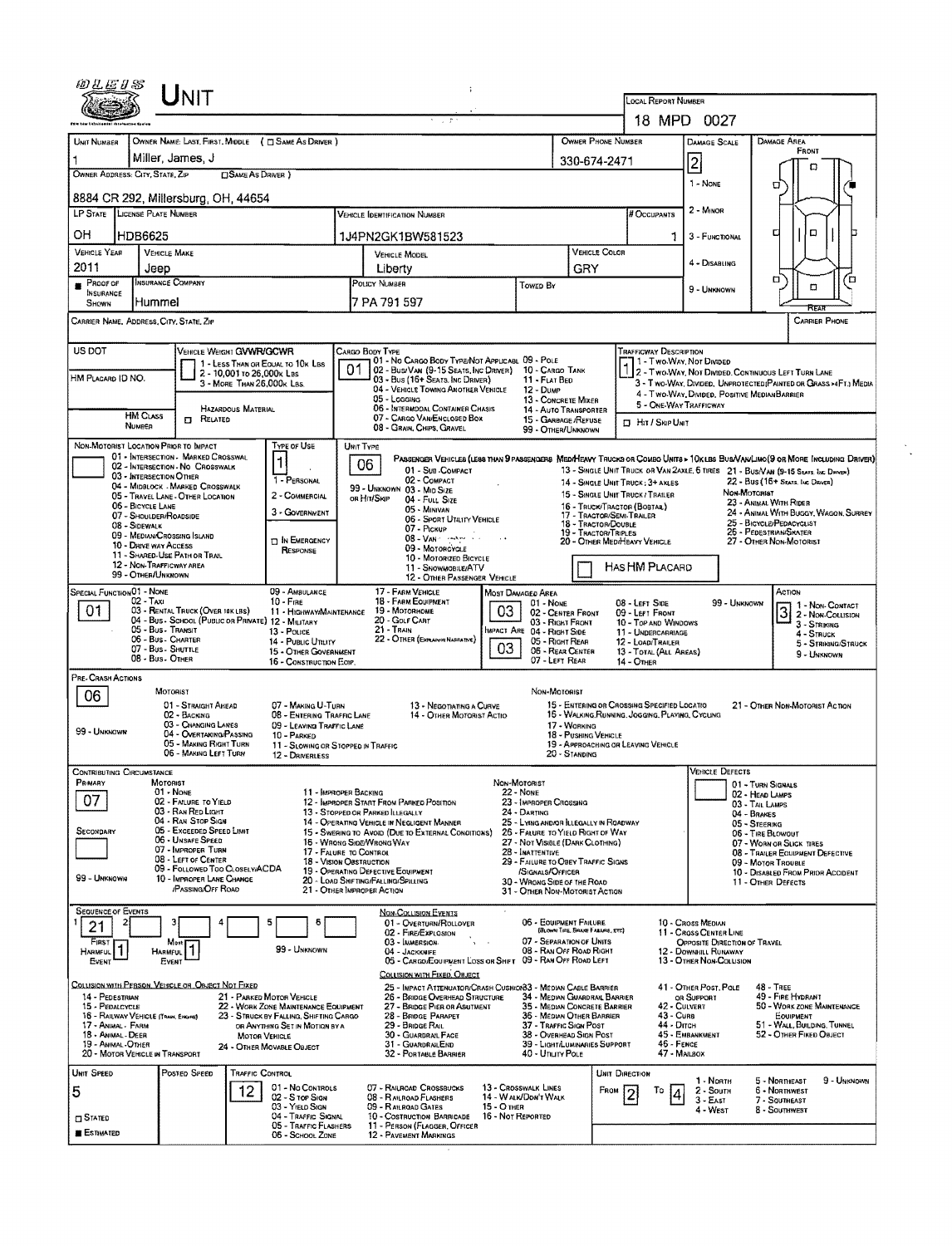| a king and con |  |
|----------------|--|
|                |  |

|                                                                |                                                |                                                                            |                                                                                |                                                          | والتعمير فكالمحاذ                                                                               |                                    |                                                                       |                                             |                                                                                                                              |                                                                                      |                                                                                                                               |  |  |  |  |
|----------------------------------------------------------------|------------------------------------------------|----------------------------------------------------------------------------|--------------------------------------------------------------------------------|----------------------------------------------------------|-------------------------------------------------------------------------------------------------|------------------------------------|-----------------------------------------------------------------------|---------------------------------------------|------------------------------------------------------------------------------------------------------------------------------|--------------------------------------------------------------------------------------|-------------------------------------------------------------------------------------------------------------------------------|--|--|--|--|
|                                                                |                                                | $J_{\mathsf{NIT}}$                                                         |                                                                                |                                                          |                                                                                                 |                                    |                                                                       |                                             | <b>LOCAL REPORT NUMBER</b>                                                                                                   |                                                                                      |                                                                                                                               |  |  |  |  |
|                                                                |                                                |                                                                            |                                                                                |                                                          |                                                                                                 |                                    |                                                                       |                                             |                                                                                                                              | 18 MPD 0027                                                                          |                                                                                                                               |  |  |  |  |
| UNIT NUMBER                                                    |                                                |                                                                            | OWNER NAME: LAST, FIRST, MIDDLE ( C SAME AS DRIVER )                           |                                                          |                                                                                                 |                                    |                                                                       |                                             | OWNER PHONE NUMBER                                                                                                           | <b>DAMAGE SCALE</b>                                                                  | <b>DAMAGE AREA</b>                                                                                                            |  |  |  |  |
| 2                                                              |                                                | Fleming, Patricia, L                                                       |                                                                                |                                                          |                                                                                                 |                                    |                                                                       | 740-662-2757                                |                                                                                                                              | $\overline{c}$                                                                       | FRONT                                                                                                                         |  |  |  |  |
| OWNER ADDRESS: CITY, STATE, ZIP                                |                                                | 29881 Twp Rd 209, Coshocton, OH, 43812                                     | <b>CISAME AS DRIVER</b> )                                                      |                                                          |                                                                                                 |                                    |                                                                       |                                             |                                                                                                                              | 1 - None                                                                             | о<br>□                                                                                                                        |  |  |  |  |
| LP STATE LICENSE PLATE NUMBER                                  |                                                |                                                                            |                                                                                |                                                          | <b>VEHICLE IDENTIFICATION NUMBER</b>                                                            |                                    |                                                                       |                                             | # Occupants                                                                                                                  | 2 - MINOR                                                                            |                                                                                                                               |  |  |  |  |
| OН                                                             | <b>BA02JO</b>                                  |                                                                            |                                                                                |                                                          | 1GCEK14RVZ224286                                                                                |                                    |                                                                       |                                             |                                                                                                                              | 0<br>3 - FUNCTIONAL                                                                  | O<br>□                                                                                                                        |  |  |  |  |
| VEHICLE YEAR                                                   | <b>VEHICLE MAKE</b>                            |                                                                            |                                                                                |                                                          | <b>VEHICLE MODEL</b>                                                                            |                                    |                                                                       | VEHICLE COLOR                               |                                                                                                                              |                                                                                      |                                                                                                                               |  |  |  |  |
| 1997                                                           | Chevrolet                                      |                                                                            |                                                                                |                                                          | Truck                                                                                           |                                    |                                                                       | BLK                                         |                                                                                                                              | 4 - DISABLING                                                                        | Ω.<br>ם′                                                                                                                      |  |  |  |  |
| $P_{\text{ROOF OF}}$<br><b>INSURANCE</b><br>SHOWN              | <b>INSURANCE COMPANY</b><br>Alstate            |                                                                            |                                                                                |                                                          | POLICY NUMBER<br>026732704                                                                      |                                    | <b>Towed By</b>                                                       |                                             |                                                                                                                              | 9 - Unknown                                                                          | $\Box$                                                                                                                        |  |  |  |  |
| CARRIER NAME, ADDRESS CITY STATE, ZIP                          |                                                |                                                                            |                                                                                |                                                          |                                                                                                 |                                    |                                                                       |                                             |                                                                                                                              |                                                                                      | Carrier Phone                                                                                                                 |  |  |  |  |
| US DOT                                                         |                                                | VEHICLE WEIGHT GVWR/GCWR                                                   |                                                                                | Cargo Body Type                                          | 01 - No CARGO BODY TYPE/NOT APPLICABL 09 - POLE                                                 |                                    |                                                                       |                                             | <b>TRAFFICWAY DESCRIPTION</b>                                                                                                |                                                                                      |                                                                                                                               |  |  |  |  |
| HM PLACARD ID NO.                                              |                                                | 2 - 10.001 to 26,000k Las                                                  | 1 - LESS THAN OR EQUAL TO 10K LBS                                              | 01                                                       | 02 - Bus/Van (9-15 Seats, Inc Driver) 10 - Cargo Tank<br>03 - Bus (16+ Seats, Inc Driver)       |                                    | 11 - FLAT BED                                                         |                                             |                                                                                                                              | 71 - Two Way, Not Divided                                                            | 1 2 - Two-Way, Not Divided, Continuous Left Turn Lane                                                                         |  |  |  |  |
|                                                                |                                                |                                                                            | 3 - MORE THAN 26.000K LBS.                                                     |                                                          | 04 - VEHICLE TOWING ANOTHER VEHICLE<br>05 - Logging                                             |                                    | 12 - Dump<br>13 - CONCRETE MIXER                                      |                                             | 3 - Two-Way, DIVIDED, UNPROTECTED (PAINTED OR GRASS >4FT.) MEDIA<br>4 - Two-Way, DIVIDED, POSITIVE MEDIAN BARRIER            |                                                                                      |                                                                                                                               |  |  |  |  |
| <b>HAZARDOUS MATERIAL</b><br><b>HM CLASS</b><br>$\Box$ Related |                                                |                                                                            |                                                                                |                                                          | 06 - INTERMODAL CONTAINER CHASIS<br>07 - CARGO VAN/ENCLOSED BOX                                 |                                    | <b>14 - AUTO TRANSPORTER</b><br>15 - GARBAGE /REFUSE                  |                                             |                                                                                                                              | 5 - ONE-WAY TRAFFICWAY                                                               |                                                                                                                               |  |  |  |  |
|                                                                | NUMBER                                         |                                                                            |                                                                                |                                                          | 08 - GRAIN, CHIPS, GRAVEL                                                                       |                                    | - 99 - OTHER/UNKNOWN                                                  | FI Hit / Skip Unit                          |                                                                                                                              |                                                                                      |                                                                                                                               |  |  |  |  |
| NON-MOTORIST LOCATION PRIOR TO IMPACT                          |                                                | 01 - INTERSECTION - MARKED CROSSWAL                                        | TYPE OF USE                                                                    | UNIT TYPE                                                |                                                                                                 |                                    |                                                                       |                                             |                                                                                                                              |                                                                                      | PASSENGER VEHICLES (LESS THAN 9 PASSENGERS MED/HEAVY TRUCKS OR COMBO UNITS > 10K LES BUS/VAWLIMO (9 OR MORE INCLUDING DRIVER) |  |  |  |  |
|                                                                | 03 - INTERSECTION OTHER                        | 02 - INTERSECTION - NO CROSSWALK                                           | 1<br>1 - PERSONAL                                                              | 07                                                       | 01 - SUB-COMPACT<br>02 - COMPACT                                                                |                                    |                                                                       |                                             |                                                                                                                              |                                                                                      | 13 - SINGLE UNIT TRUCK OR VAN 2AXLE, 6 TIRES 21 - BUS/VAN (9-15 SEATS, INC DRIVER)                                            |  |  |  |  |
|                                                                |                                                | 04 - MIDBLOCK - MARKED CROSSWALK<br>05 - TRAVEL LANE - OTHER LOCATION      | 2 - COMMERCIAL                                                                 | or Hit/Skip                                              | 99 - UNKNOWN 03 - MID SIZE<br>04 - Full Size                                                    |                                    |                                                                       |                                             | 15 - SINGLE UNIT TRUCK / TRAILER                                                                                             | 22 - BUS (16+ SEATS, INC DRIVER)<br>14 - SINGLE UNIT TRUCK: 3+ AXLES<br>NON-MOTORIST |                                                                                                                               |  |  |  |  |
|                                                                | 06 - BICYCLE LANE<br>07 - Shoulder/Roadside    |                                                                            | 3 - GOVERNMENT                                                                 |                                                          | 05 - Minivan<br>06 - SPORT UTILITY VEHICLE                                                      |                                    |                                                                       |                                             | 23 - ANIMAL WITH RIDER<br>16 - TRUCK/TRACTOR (BOBTAIL)<br>24 - ANIMAL WITH BUGGY, WAGON, SURREY<br>17 - Tractor/Semi-Trailer |                                                                                      |                                                                                                                               |  |  |  |  |
|                                                                | 08 - SIOEWALK<br>09 - MEDIAN/CROSSING ISLAND   |                                                                            |                                                                                |                                                          | 07 - Pickup                                                                                     |                                    |                                                                       | 18 - TRACTOR/DOUBLE<br>19 - TRACTOR/TRIPLES | 25 - BICYCLE/PEDACYCLIST<br>26 - PEOESTRIAN/SKATER                                                                           |                                                                                      |                                                                                                                               |  |  |  |  |
|                                                                | 10 - DRIVE WAY ACCESS                          | 11 - SHARED-USE PATH OR TRAIL                                              | <b>D</b> IN EMERGENCY<br>RESPONSE                                              |                                                          | 08 - VAN<br>09 - MOTORCYCLE<br>10 - MOTORIZEO BICYCLE                                           |                                    |                                                                       |                                             | 20 - OTHER MED/HEAVY VEHICLE                                                                                                 |                                                                                      | 27 - OTHER NON-MOTORIST                                                                                                       |  |  |  |  |
|                                                                | 12 - NON-TRAFFICWAY AREA<br>99 - OTHER/UNKNOWN |                                                                            |                                                                                |                                                          | 11 - SNOWMOBILE/ATV<br>12 - OTHER PASSENGER VEHICLE                                             |                                    |                                                                       |                                             | HAS HM PLACARD                                                                                                               |                                                                                      |                                                                                                                               |  |  |  |  |
| <b>SPECIAL FUNCTION 01 - NONE</b>                              |                                                |                                                                            | 09 - AMBULANCE                                                                 |                                                          | 17 - FARM VEHICLE                                                                               | Most Damaged Area                  |                                                                       |                                             |                                                                                                                              |                                                                                      | Астом                                                                                                                         |  |  |  |  |
| 01                                                             | 02 - TAXI                                      | 03 - RENTAL TRUCK (OVER 10K LBS)                                           | $10 -$ Fire<br>11 - HIGHWAY/MAINTENANCE                                        |                                                          | 18 - FARM EQUIPMENT<br>19 - MOTORHOME                                                           | 04                                 | 01 - None<br>02 - CENTER FRONT                                        |                                             | 08 - LEFT SIDE<br>09 - LEFT FRONT                                                                                            | 99 - UNKNOWN                                                                         | 1 1 - Non-Contact<br>2 - Non-COLLISION                                                                                        |  |  |  |  |
|                                                                | 05 - Bus - Transit                             | 04 - Bus - SCHOOL (PUBLIC OR PRIVATE) 12 - MILITARY                        | 13 - Pouce                                                                     |                                                          | 20 - GOLF CART<br><b>21 - TRAIN</b>                                                             |                                    | 03 - RIGHT FRONT<br>MPACT ARE 04 - RIGHT SIDE                         |                                             | 10 - TOP AND WINDOWS<br>11 - UNDERCARRIAGE                                                                                   |                                                                                      | 3 - STRIKING<br>4 - Struck                                                                                                    |  |  |  |  |
|                                                                | 06 - Bus. Charter<br>07 - Bus - SHUTTLE        |                                                                            | 14 - PUBLIC UTILITY<br>15 - OTHER GOVERNMENT                                   |                                                          | 22 - OTHER (EXPLAININ NARRATIVE)                                                                | 04                                 | 05 - RIGHT REAR<br>06 - REAR CENTER                                   |                                             | 12 - LOAD/TRAILER<br>13 - TOTAL (ALL AREAS)                                                                                  |                                                                                      | 5 - STRIKING/STRUCK<br>9 - UNKNOWN                                                                                            |  |  |  |  |
|                                                                | 08 - Bus. OTHER                                |                                                                            | 16 - CONSTRUCTION EOIP.                                                        |                                                          |                                                                                                 |                                    | 07 - LEFT REAR                                                        |                                             | 14 - Отнев                                                                                                                   |                                                                                      |                                                                                                                               |  |  |  |  |
| PRE-CRASH ACTIONS                                              | MOTORIST                                       |                                                                            |                                                                                |                                                          |                                                                                                 |                                    | NON-MOTORIST                                                          |                                             |                                                                                                                              |                                                                                      |                                                                                                                               |  |  |  |  |
| 10                                                             |                                                | 01 - STRAIGHT AHEAD                                                        | 07 - MAKING U-TURN                                                             |                                                          | 13 - NEGOTIATING A CURVE                                                                        |                                    |                                                                       |                                             | 15 - ENTERING OR CROSSING SPECIFIED LOCATIO                                                                                  |                                                                                      | 21 - OTHER NON-MOTORIST ACTION                                                                                                |  |  |  |  |
| 99 - Unknown                                                   |                                                | 02 - Backing<br>03 - Changing Lanes                                        | 08 - ENTERING TRAFFIC LANE<br>09 - LEAVING TRAFFIC LANE                        |                                                          | 14 - OTHER MOTORIST ACTIO                                                                       |                                    |                                                                       | 17 - WORKING                                | 16 - WALKING, RUNNING, JOGGING, PLAYING, CYCLING                                                                             |                                                                                      |                                                                                                                               |  |  |  |  |
|                                                                |                                                | 04 - OVERTAKING/PASSING<br>05 - MAKING RIGHT TURN<br>06 - MAKING LEFT TURN | 10 - PARKED<br>11 - SLOWING OR STOPPEO IN TRAFFIC                              |                                                          |                                                                                                 |                                    |                                                                       | 18 - Pushing Vehicle                        | 19 - APPROACHING OR LEAVING VEHICLE                                                                                          |                                                                                      |                                                                                                                               |  |  |  |  |
| <b>CONTRIBUTING CIRCUMSTANCE</b>                               |                                                |                                                                            | 12 - DRIVERLESS                                                                |                                                          |                                                                                                 |                                    |                                                                       | 20 - STANDING                               |                                                                                                                              | VEHICLE DEFECTS                                                                      |                                                                                                                               |  |  |  |  |
| PRIMARY                                                        | MOTORIST                                       |                                                                            |                                                                                |                                                          |                                                                                                 | NON-MOTORIST                       |                                                                       |                                             |                                                                                                                              |                                                                                      | 01 - TURN SIGNALS                                                                                                             |  |  |  |  |
| 01                                                             | 01 - None                                      | 02 - FAILURE TO YIELD                                                      |                                                                                | 11 - IMPROPER BACKING                                    | 12 - IMPROPER START FROM PARKED POSITION                                                        | 22 - None                          | 23 - IMPROPER CROSSING                                                |                                             |                                                                                                                              |                                                                                      | 02 - HEAD LAMPS<br>03 - TAIL LAMPS                                                                                            |  |  |  |  |
|                                                                |                                                | 03 - RAN RED LIGHT<br>04 - RAN STOP SIGN                                   |                                                                                |                                                          | 13 - STOPPEO OR PARKEO ILLEGALLY<br>14 - OPERATING VEHICLE IN NEGLIGENT MANNER                  |                                    | 24 - DARTING<br>25 - LYING AND/OR ILLEGALLY IN ROADWAY                |                                             |                                                                                                                              |                                                                                      | 04 - BRAKES<br>05 - STEERING                                                                                                  |  |  |  |  |
| <b>SECONDARY</b>                                               |                                                | 05 - Exceeped Speed Limit<br>06 - Unsafe Speed                             |                                                                                | 16 - WRONG SIDE/WRONG WAY                                | 15 - Swering to Avoid (Due to External Conditions)                                              |                                    | 26 - FALURE TO YIELD RIGHT OF WAY<br>27 - Not Visible (Dark Clothing) |                                             |                                                                                                                              |                                                                                      | 06 - TIRE BLOWOUT<br>07 - WORN OR SLICK TIRES                                                                                 |  |  |  |  |
|                                                                |                                                | 07 - IMPROPER TURN<br>08 - LEFT OF CENTER                                  |                                                                                | 17 - FALURE TO CONTROL<br><b>18 - VISION OBSTRUCTION</b> |                                                                                                 |                                    | 28 - INATTENTIVE<br>29 - FAILURE TO OBEY TRAFFIC SIGNS                |                                             |                                                                                                                              |                                                                                      | 08 - TRAILER EQUIPMENT DEFECTIVE<br>09 - MOTOR TROUBLE                                                                        |  |  |  |  |
| 99 - UNKNOWN                                                   |                                                | 09 - FOLLOWED TOO CLOSELY/ACDA<br>10 - IMPROPER LANE CHANGE                |                                                                                |                                                          | 19 - OPERATING DEFECTIVE EQUIPMENT<br>20 - LOAD SHIFTING/FALLING/SPILLING.                      |                                    | SIGNALS/OFFICER<br>. 30 - WRONG SIDE OF THE ROAD                      |                                             |                                                                                                                              |                                                                                      | 10 - DISABLED FROM PRIOR ACCIDENT<br>11 - OTHER DEFECTS                                                                       |  |  |  |  |
|                                                                |                                                | <b>PASSING/OFF ROAD</b>                                                    |                                                                                | 21 - OTHER IMPROPER ACTION                               | ŵЛ                                                                                              |                                    | 31 - OTHER NON-MOTORIST ACTION                                        |                                             |                                                                                                                              |                                                                                      |                                                                                                                               |  |  |  |  |
| <b>SEQUENCE OF EVENTS</b>                                      |                                                |                                                                            | 6                                                                              |                                                          | <b>NON-COLLISION EVENTS</b><br>01 - OVERTURN/ROLLOVER                                           |                                    | 06 - EQUIPMENT FAILURE                                                |                                             |                                                                                                                              | 10 - Cross Median                                                                    |                                                                                                                               |  |  |  |  |
| 20<br>FIRST                                                    |                                                | Most                                                                       |                                                                                |                                                          | 02 - FIRE/EXPLOSION<br>03 - IMMERSION                                                           |                                    | 07 - SEPARATION OF UNITS                                              | (BLOWN TIRE, BRAKE FAILURE, ETC)            |                                                                                                                              | 11 - Cross Center Line<br>OPPOSITE DIRECTION OF TRAVEL                               |                                                                                                                               |  |  |  |  |
| HARMFUL <sup>1</sup><br>EVENT                                  | <b>HARMFUL</b><br>EVENT                        |                                                                            | 99 - UNKNOWN                                                                   |                                                          | 04 - JACKKNIFE<br>05 - CARGO/EQUIPMENT LOSS OR SHIFT 09 - RAN OFF ROAD LEFT                     |                                    | 08 - RAN OFF ROAD RIGHT                                               |                                             |                                                                                                                              | 12 - DOWNHILL RUNAWAY<br>13 - OTHER NON-COLLISION                                    |                                                                                                                               |  |  |  |  |
|                                                                |                                                |                                                                            |                                                                                |                                                          | COLLISION WITH FIXED, OBJECT                                                                    |                                    |                                                                       |                                             |                                                                                                                              |                                                                                      |                                                                                                                               |  |  |  |  |
| 14 - PEDESTRIAN                                                |                                                | COLLISION WITH PERSON, VEHICLE OR OBJECT NOT FIXED                         | 21 - PARKED MOTOR VEHICLE                                                      |                                                          | 25 - IMPACT ATTENUATOR/CRASH CUSHION33 - MEDIAN CABLE BARRIER<br>26 - BRIDGE OVERHEAD STRUCTURE |                                    | 34 - MEDIAN GUARDRAIL BARRIER                                         |                                             |                                                                                                                              | 41 - OTHER POST, POLE<br>OR SUPPORT                                                  | <b>48 - TREE</b><br>49 - FIRE HYDRANT                                                                                         |  |  |  |  |
| 15 - PEDALCYCLE                                                | 16 - RAILWAY VEHICLE (TRAIN, ENGINE)           |                                                                            | 22 - WORK ZONE MAINTENANCE EQUIPMENT<br>23 - STRUCK BY FALLING, SHIFTING CARGO |                                                          | 27 - BRIDGE PIER OR ABUTMENT<br>28 - BRIDGE PARAPET                                             |                                    | 35 - Median Concrete Barrier<br>36 - MEDIAN OTHER BARRIER             |                                             |                                                                                                                              | 42 - CULVERT<br>43 - Curs                                                            | 50 - WORK ZONE MAINTENANCE<br>EQUIPMENT                                                                                       |  |  |  |  |
| 17 - Animal - Farm<br>18 - ANIMAL - DEER                       |                                                |                                                                            | OR ANYTHING SET IN MOTION BY A<br>MOTOR VEHICLE                                |                                                          | 29 - BRIDGE RAIL<br>30 - GUARDRAIL FACE                                                         |                                    | 37 - TRAFFIC SIGN POST<br>38 - OVERHEAD SIGN POST                     |                                             |                                                                                                                              | 44 - Опсн<br>45 - Embankment                                                         | 51 - WALL, BUILOING, TUNNEL<br>52 - OTHER FIXED OBJECT                                                                        |  |  |  |  |
| 19 - ANIMAL -OTHER                                             | 20 - MOTOR VEHICLE IN TRANSPORT                |                                                                            | 24 - OTHER MOVABLE OBJECT                                                      |                                                          | 31 - GUARDRAILEND<br>32 - PORTABLE BARRIER                                                      |                                    | 39 - LIGHT/LUMINARIES SUPPORT<br>40 - UTILITY POLE                    |                                             |                                                                                                                              | 46 - Fence<br>47 - MALBOX                                                            |                                                                                                                               |  |  |  |  |
| UNIT SPEED                                                     |                                                | POSTED SPEED                                                               | TRAFFIC CONTROL                                                                |                                                          |                                                                                                 |                                    |                                                                       |                                             | UNIT DIRECTION                                                                                                               |                                                                                      |                                                                                                                               |  |  |  |  |
| 0                                                              |                                                | 12                                                                         | 01 - No CONTROLS                                                               |                                                          | 07 - RAILROAD CROSSBUCKS<br>08 - RAILROAD FLASHERS                                              | 13 - Crosswalk LINES               | 14 - W ALK/DON'T WALK                                                 |                                             | FROM<br>To                                                                                                                   | 1 - North<br>2 - South<br>3                                                          | 9 - UNKNOWN<br>5 - Northeast<br>6 - NORTHWEST                                                                                 |  |  |  |  |
|                                                                |                                                |                                                                            | 02 - S TOP SIGN<br>03 - YIELD SIGN<br>04 - TRAFFIC SIGNAL                      |                                                          | 09 - RAILROAD GATES<br><b>10 - COSTRUCTION BARRICADE</b>                                        | $15 - O$ Ther<br>16 - Not Reported |                                                                       |                                             |                                                                                                                              | $3 - EAST$<br>4 - WEST                                                               | 7 - SOUTHEAST<br>8 - SOUTHWEST                                                                                                |  |  |  |  |
| <b>s</b> Stated<br>ESTIMATED                                   |                                                |                                                                            | 05 - Traffic Flashers<br>06 - SCHOOL ZONE                                      |                                                          | 11 - PERSON (FLAGGER, OFFICER<br><b>12 - PAVEMENT MARKINGS</b>                                  |                                    |                                                                       |                                             |                                                                                                                              |                                                                                      |                                                                                                                               |  |  |  |  |
|                                                                |                                                |                                                                            |                                                                                |                                                          |                                                                                                 |                                    |                                                                       |                                             |                                                                                                                              |                                                                                      |                                                                                                                               |  |  |  |  |

 $\label{eq:2} \mathcal{L} = \mathcal{L} \left( \mathcal{L} \right) \mathcal{L} \left( \mathcal{L} \right)$